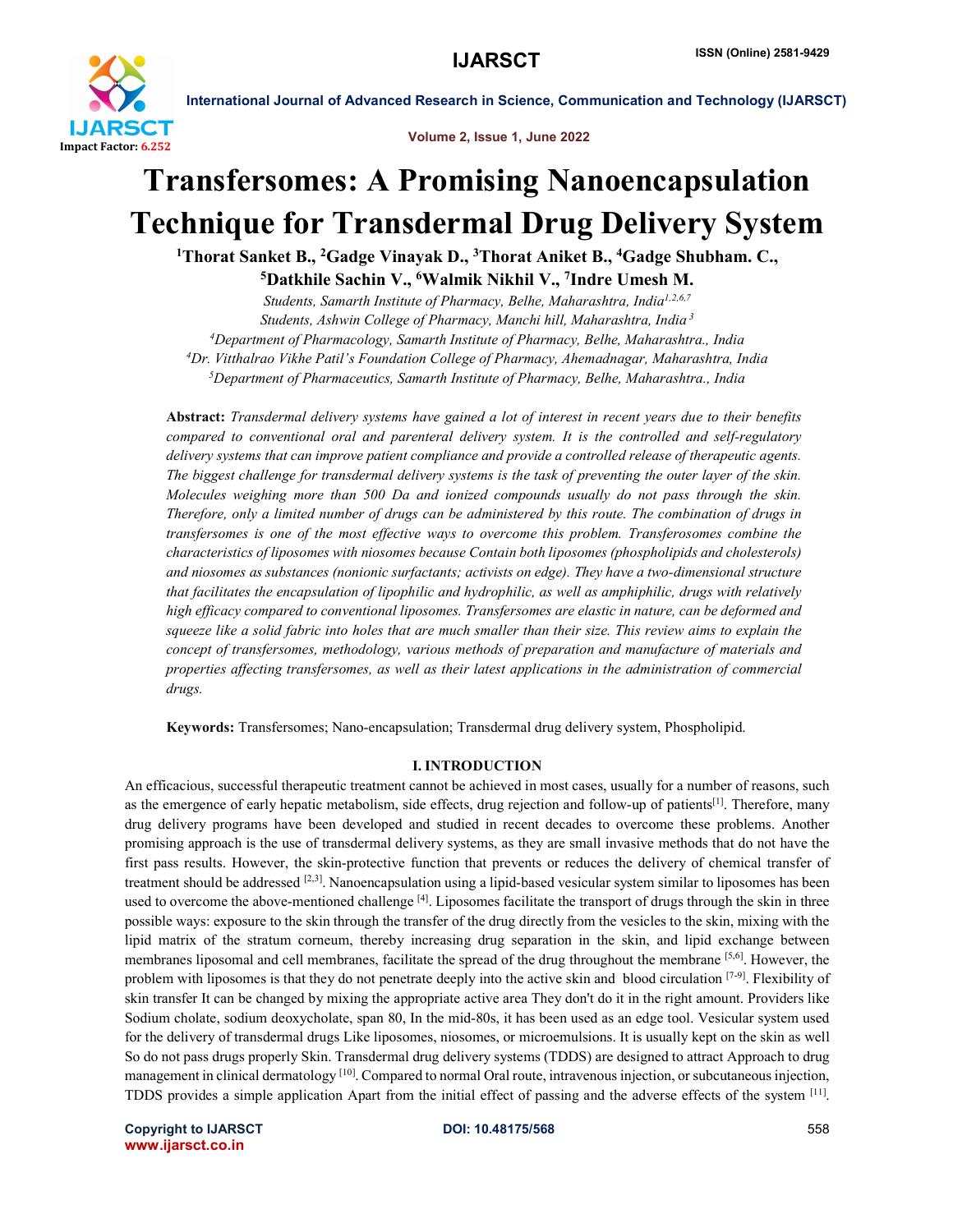

#### Volume 2, Issue 1, June 2022

These days, TDDS is widespread Is used to treat many skin diseases, such as psoriasis, contact dermatitis, And skin cancer. In addition, TDDS is also suitable for long-term management, in particular Insulin delivery and other analgesic agents [12]. However, TDDS needs to win the file Skin barriers, including stratum corneum (SC), surrounding lipid bilayer, and dermal Tissue [13]. Risk-benefit ratio of topical triamcinolone acetonide In transfersomes compared to a cream containing triamcinolone acetonide for sale And the oil has already been tested under a randomized controlled trial. It turns out that Transfersomes can significantly improve the risk-benefit ratio of topical triamcinolone acetonide  $[14]$ . Therefore, transfersomes are known to be the most outstanding innovative transdermal drug carrier to this date [15].

#### 1.1 Transfersomes

Transfersomes are vesicular carrier systems that are specially designed to have at least one inner aqueous compartment that is enclosed by a lipid bilayer, together with an edge activator<sup>[16]</sup>. Transfersomes, also called ultra deformable vesicles for applying to skin holding a lipid bilayer with phospholipids and edge activator along with aqueous layer. Depending on the lipophilicity the active object is closed with a core or between the seller. Compared to liposomes, transfersomes have a great potential for this touch the deeper areas of the skin once applied By topically application.



Fig. 1. Structure of transfersomes[17]

This aqueous core surrounded by a lipid bilayer makes ultra-deformable vesicles having both Self-optimizing and selfregulating capabilities [18]. In accordance with that, transferosomes are elastic In nature and can thereby deform and squeeze themselves as intact vesicles without a measurable loss through narrow pores or constrictions of the skin that are significantly smaller than the vesicle Size  $[19,20]$ . In contrast to conventional liposomes, they contain natural (such as such as egg phosphatidylcholine-EPC and soybean phosphatidylcholine-SPC) or synthetic (such as dimyristoyl phosphatidylcholine-DMPC, dipalmitoyl phosphatidylcholine-DPPC and dipalmitoyl phosphatidyl glycerol-DPPG) phospholipids [21], modified liposomal vesicular system (transfersomes) composed of phospholipid component and singlechain surfactant as edge activist  $^{[22]}$ . Edge activators (EAs) operate differently as a membrane-substances that prevent the increase in vascular membrane degeneration also, when incorporated into proper dosage with the right lipid, gives the perfect blend, enables transfer to they are deformed, as well as ultra-dynamic variables, resulting in high saturation [23,24]. Thus, transfersomes overcome the major barriers to normal liposomes and penetration pores much smaller than their diameters. In addition, transfersomes are stored its size against cracking, even if it penetrates into small pores. Because in the use of EA in the formation of transfersomal, resulting in improved performance compared with normal liposomes [23,24]. The EAs used in the construction of the transfer can also facilitate the lubrication of hydrophobic drugs, thereby increasing the drug entrapment efficiency of the formulations [25-27]. The commonly used edge activator in this type of drug delivery system to increase flexibility are Tween80, span80, sodium cholate, sodium deoxycholate etc. and the commonly employed phospholipids used for vesicle forming are soya phosphatidylcholine, Egg lecithin's and cholesterol etc. Examples of components of transferosomes are tabulated.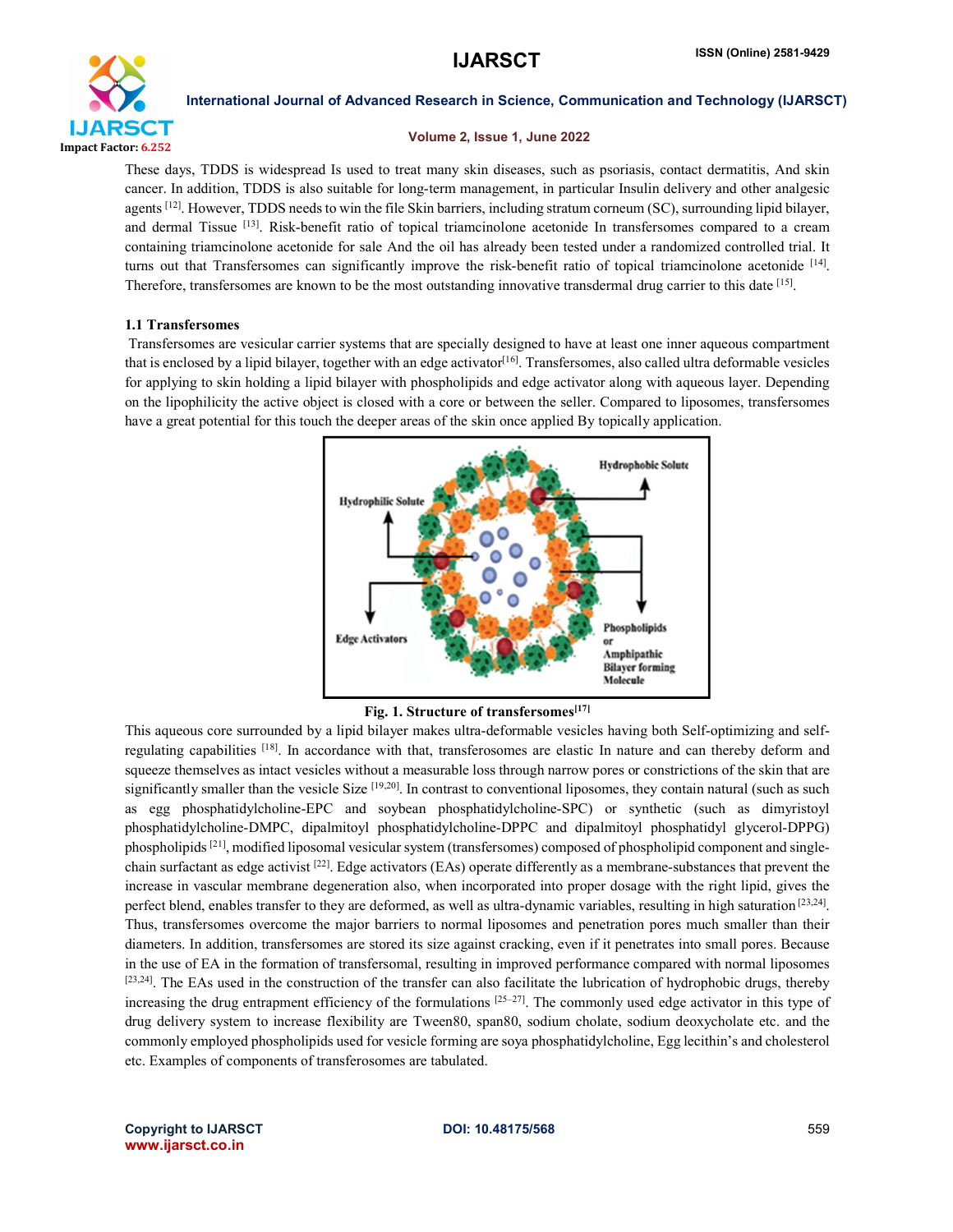

#### Volume 2, Issue 1, June 2022

International Journal of Advanced Research in Science, Communication and Technology (IJARSCT)

| Table 1. List of Transferosome |                                                                                          |                        |                                                                  |  |
|--------------------------------|------------------------------------------------------------------------------------------|------------------------|------------------------------------------------------------------|--|
| S. No.                         | <b>Example</b>                                                                           | <b>Class</b>           | Use                                                              |  |
|                                | Egg Phosphatidyl CholineSoya Phosphatidyl<br>choline, , dipalamitoylphosphatidyl choline | Phospholipids          | <b>Vesicles forming</b><br>component                             |  |
| 2                              | Ethanol, methanol, isopropyl alcohol, chloroform                                         | <b>Solvents</b>        | As a solvent                                                     |  |
| 3                              | Sod. Cholate, Sod. Deoxycholate, Tween-80,<br>Span 80, Tween 20                          | <b>Surfactants</b>     | <b>Vesicles forming</b><br>component (Edge<br><b>Activators)</b> |  |
| 4                              | Saline phosphate buffer (pH 6.4), Phosphate<br>buffer pH 7.4                             | <b>Buffering agent</b> | As a hydrating<br>medium                                         |  |
| 5                              | Rhodamine-123 Rhodamine-DHPE<br>Fluorescein-DHPE Nile-red                                | Dye                    | For CSLM study                                                   |  |

| <b>Table 1: LIST OF TRANSFEROSOMES [28]</b> |  |  |  |  |
|---------------------------------------------|--|--|--|--|
|---------------------------------------------|--|--|--|--|

# Advantages of Transfersomes as Vesicle-based Transdermal Drug Delivery Systems: [2,21,29,30]

- Transfersomes carriers are composed of hydrophilic and hydrophobic moieties, which result in becoming a unique drug carrier system that can deliver therapeutic agents with wide range of solubility.
- Transfersomes are able to squeeze themselves through constrictions of the skin barrier that are very narrow, such as 5 to 10 times less than the vesicle diameter, owing to their ultra-deformability and elastic properties.
- High vesicle deformability facilitates the transport of drugs across the skin without any measurable loss in intact vesicles and can be used for both topical, as well as systemic, treatments.
- Transfersomes carriers are very versatile and efficient in accommodating a variety of agents nearly independent of their size, structure, molecular weight or polarity.
- They are made up of natural phospholipids and EAs, therefore promisingly biocompatible and biodegradable.
- Transfersomes can be used for the delivery of various active compounds, including proteins and peptides, insulin, corticosteroids, interferons, anesthetics, NSAIDs, anticancer drugs and herbal drugs.
- Transfersomes are an obvious choice for achieving a sustained drug release, as well as a predictable and extended duration of activity.
- They are capable of increasing the transdermal flux and improving the site specificity of bioactive agents.
- Avoiding the first-pass metabolism, which is a major drawback in oral drug administration and result in optimized bioavailability of the drug.
- Minimize the undesirable side effects of the drug, as well as protect the drug from metabolic degradation; moreover, the utility of short half-life drugs.
- They protect the encapsulated drug from metabolic degradation. Easy to scale up and simple.

#### Limitations of transfersomes:

- Transfersomes are chemically unstable due to their predisposition to oxidative degradable but expensive [31]
- Another obstacle to using Transfersome as a drug delivery system is the difficulty of achieving it natural purity phospholipids. Therefore, synthetic phospholipids can be used as alternatives [32].
- The cost of transfersomal formulations is associated with immature materials used on lipid excipients, as well as expensive tools needed to increase production. So, the most widely used lipid component is phosphatidylcholine, because it has a very low cost [6].

#### 1.2 Mechanism of Action

Vesicles are known as colloidal particles, which are closed fluid chambers A concentric bilayer made of amphiphilic molecules. They are very useful as a vesicular drug Delivery systems, which deliver hydrophilic drugs implanted in a watery interior, And hydrophobic drugs are bound within the lipid bilayer [33]. About transfersomes, Highly degraded

Copyright to IJARSCT **DOI: 10.48175/568** 560 www.ijarsct.co.in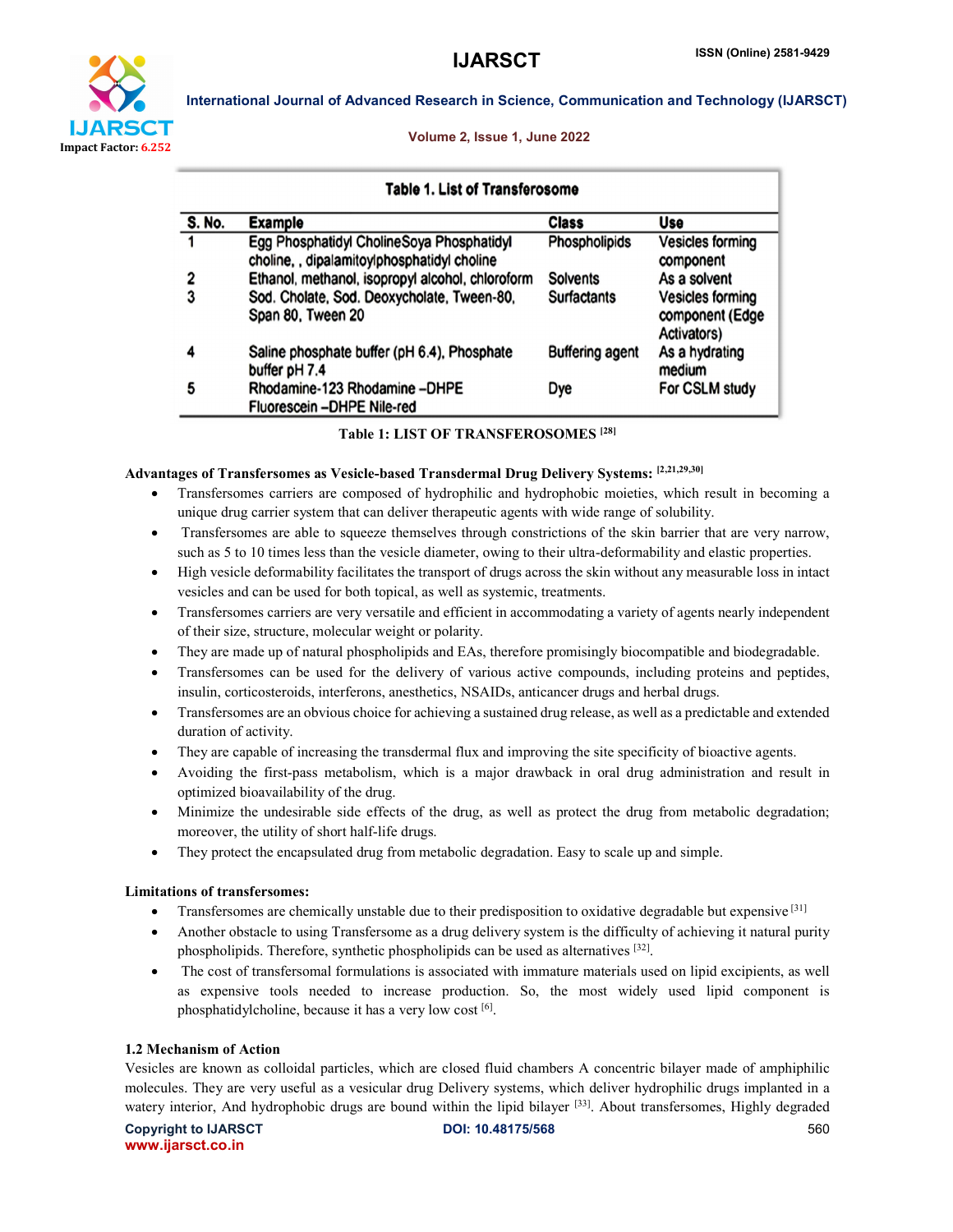

#### Volume 2, Issue 1, June 2022

(ultra-flexible) and the vesicles that carry the drug they work on, there Skin transplantation is strongly associated with fluid transfer of transfersomes, hydrophilicity And the ability to maintain vesicle integrity (Figure 2).They penetrate well into the firm skin when used under unusual conditions; This special skin condition is especially needed to initiate transepidermal osmotic Gradient on whole skin [1,34]. According to a study by Cevc and Blume, hydrotaxis (xerophobia) It is the entry point of transfersomes, also referred to as transferosome's The tendency to seek moisture near the deeper layers of the skin rather than the dry outer surface due to The state of evaporation in the formation of transfersomal following its use in Skin (flawless condition) [37]. Differences in transdermal fluid performance, due to A natural transdermal gradient, creates a powerful effect on the skin Transfersomes vesicles, which force the expansion of the intercellular joint with very low resistance And thus producing flexible channels of 20–30 nm in diameter. These created channels allow you Ultra-deformable transfer, slimed transfersomes to the skin in relation to water absorption Gradient [38]. In addition, the osmotic gradient increases due to evaporation of the skin area Water due to body temperature, which makes its action as a driving force easier to transport flexible crossings Skin to bring therapeutic agents from the application area to the target area or system Treatment with effective therapeutic focus and minimal systemic toxicity [18]. Transfersomes Show higher penetration efficiency (with smaller skin channels) compared to normal Liposomes but have the same bilayered structure that helps to combine lipophilic as well Hydrophilic, as well as amphiphilic, drugs [39]. Transfersomes differ from liposomes, mainly due to In their soft, highly flexible and highly flawed synthetic membrane. Dependence on The shape of the area, as well as the shape of the lipid bilayer, make the vesicles self-contained as well Self-regulating. This structure enables vesicles of transfersomes to bypass many navigation barriers Successfully. Therefore, transfersome are supramolecular organizations composed of at least one type of Amphipathic agent and, by adding at least one type of bilayer lubricant agent (edge activator), Resulting in a significant increase in lipid bilayer flexibility and stiffness [8].



Figure 2: Mechanism of action of Transfersomes. [35,36]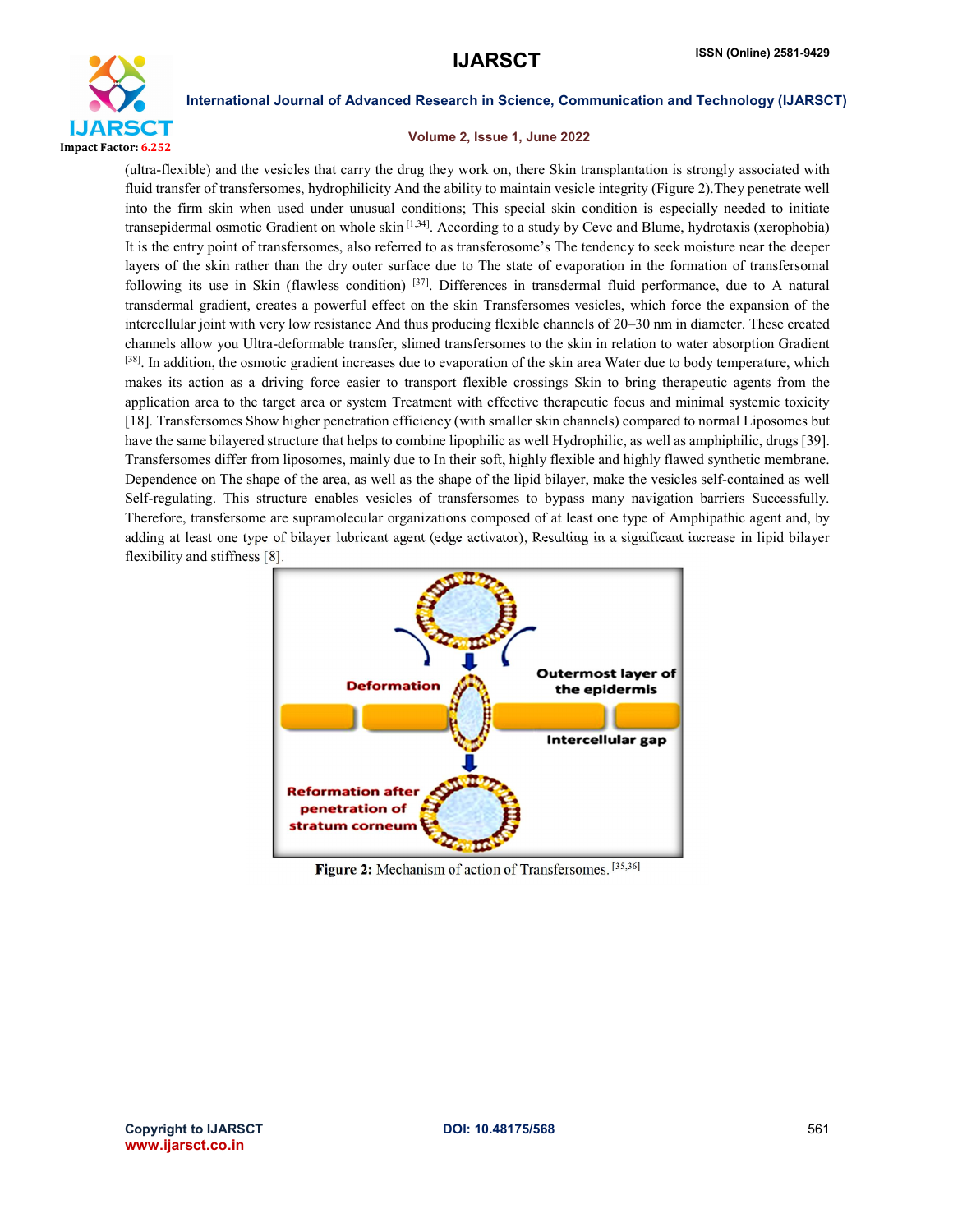

### Volume 2, Issue 1, June 2022

#### Fig. 3. Pictorial diagram of mechanism of action of transferosomes



Figure 3: Mechanism of action of Transfersomes. [35,36]

Some transfersome have Other alcoholic beverages (ethanol or propylene glycol) in their as infusion supplements And, again, are used as cosolvents with good solving power. It is proposed that Ethanol be seduced Modification of the polar lipid bilayer head circuit. After ingestion, ethanol increases Fluid in the intercellular lipid matrix and later leads to a reduction in lipid congestion Picture  $[40]$ . Transfersomes can enter through the stratum corneum and reach the target sites, Which includes the dermis and blood circulation. Their ability to login depends on the disability of Transfersomal membrane, which can be caused by vesicle formation [41,42]. Therefore, The formation of the most suitable vesicles should be identified with each designed operation Testing procedures for each treatment agent to find the most qualified carriers Good disability, drug carrying capacity and stability.

# 1.3 Composition of Transfersomes:

Transfersomes are generally composed of

- $\bullet$  Firstly, the main ingredient, an amphipathic ingredient (e.g., soy phosphatidylcholine, Egg phosphatidylcholine, etc.) that can be a mixture of lipids, which are the vesicle-forming Components that create the lipid bilayer  $[43]$ .
- Secondly, 10–25% surfactants/edge activators; the most commonly used edge activators In transfersome preparations are surfactants as sodium cholates; sodium deoxycholate; Tweens and Spans (Tween 20, Tween 60, Tween 80, Span 60, Span 65 and Span 80) and dipotassium Glycyrrhizinate, which are biocompatible bilayer-softening compounds that increase the vesicles' Bilayer flexibility and improve the permeability [44].
- About 3–10% alcohol (ethanol or methanol), as the solvent and, finally, hydrating medium consist With either water or a saline phosphate buffer (pH  $6.5-7$ )

# II. METHOD OF PREPARATION

# 1) Film Hydration Technique/Rotary Evaporation-Sonication Method:

Copyright to IJARSCT **DOI: 10.48175/568** 562 www.ijarsct.co.in The phospholipids and edge activator (vesicle-forming ingredients) are dissolved during a Flask employing a volatile organic solvent mixture (example: chloroform and methanol during a Suitable (v/v) ratio). The lipophilic drug can be Incorporated in this step. In order to form a thin Film, the organic solvent is evapo- rated above the Lipid transition temperature under reduced pressure Using a rotary vacuum evaporator. Keep it under Vacuum to get rid of the ultimate traces of the Solvent. The deposited thin film is hydrated Employing a solution with the acceptable pH (example: pH 7.4) by rotation for a respective time At the corresponding tem- perature. The hydrophilic Drug incorporation can be done in this stage. The Resulting vesicles are swollen at room temperature And sonicated in a bath or probe sonicator to obtain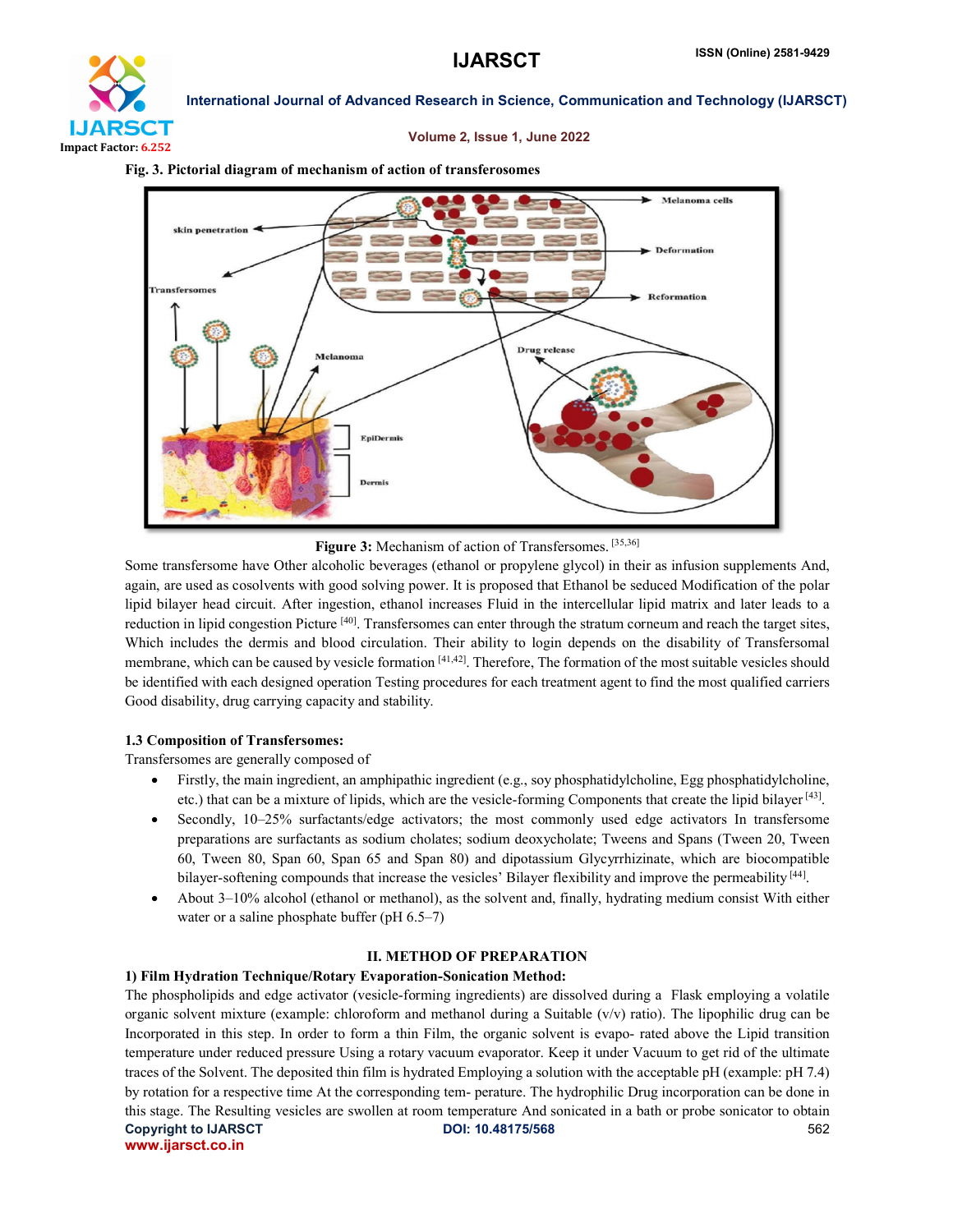

### Volume 2, Issue 1, June 2022

Small vesicles. The vesicles are homogenized by Extrusion through a sandwich of 200 nm to 100 nm Polycarbonate membranes [45].

# 2) Vortexing-Sonication Method

The phospholipids, edge activator and the drug are mixed in a phosphate buffer. The mixture is Then vortexed until a milky transfersomal suspension is obtained. It is then sonicated, using a bath Sonicator, for a respective time at room temperature and then extruded through polycarbonate Membranes (example: 450 and 220 nm) [46].

### 3) Reverse phase evaporation method

This method is carried out as follows: lipids and Organic solvents were combined together in a Round bottomed flask under nitrogen purging Aqueous media containing edge activators. Depending on the drug's solubility, it's mixed with Either a lipophilic or a lipophobic media. After Sonication, the prepared material is left for 30 Minutes until it appears to be a homogeneous Combination. Organic phase is eliminated when Pressure is kept to a minimum. The substance Transforms into a viscous gel that creates Vesicles[47].

### 4) Suspension Homogenization Method

Transfersomes are prepared by mixing an ethanolic phospholipid solution with an appropriate Amount of edge activator. The prepared suspension is subsequently mixed with buffer to yield a total Lipid concentration. The resulting formulation is then sonicated, frozen and thawed respectively two To three times [48].

### 5) Centrifugation Process

The phospholipids, edge activator and the lipophilic drug are dissolved in the organic solvent. The solvent is then removed using a rotary evaporator under reduced pressure at the respective temperature. The remaining traces of solvent are removed under vacuum. The deposited lipid film is hydrated with the appropriate buffer solution by centrifuging at room temperature. The hydrophilic drug incorporation can be done in this stage. The resulting vesicles are swollen at room temperature. The obtained multilamellar lipid vesicles are further sonicated at room temperature [49].

# Evaluation of Transfersomes: [50-52]

#### 1. Vesicle size distribution and zeta potential:

Vesicle size, size distribution and zeta potential were determined by Dynamic Light Scattering system by Malvern Zeta sizer.

#### 2. Vesicle Morphology

Vesicle diameter can be determined using photon correlation spectroscopy or dynamic light Scattering (DLS) method. Samples were prepared in distilled water, filtered through a 0.2 mm Membrane filter and diluted with filtered saline and then size measurement done by using Photon correlation spectroscopy or dynamic light scattering (DLS) measurements. Transfersomes vesicles can be visualized by TEM, phase contrast microscopy, etc. The Stability of vesicle can be determined by assessing the size and structure of vesicles over Time. Mean size is measured by DLS and structural changes are observed by TEM.

#### 3. Drug content:

The drug content can be determined using one of the instrumental analytical methods such as Modified high performance liquid chromatography method (HPLC) method using a UV Detector, column oven, auto sample, pump and computerized analysis program depending Upon the analytical method of the pharmacopoeial drug.

#### 4. Turbidity measurement:

Turbidity of drug in aqueous solution can be measured using nephelometer.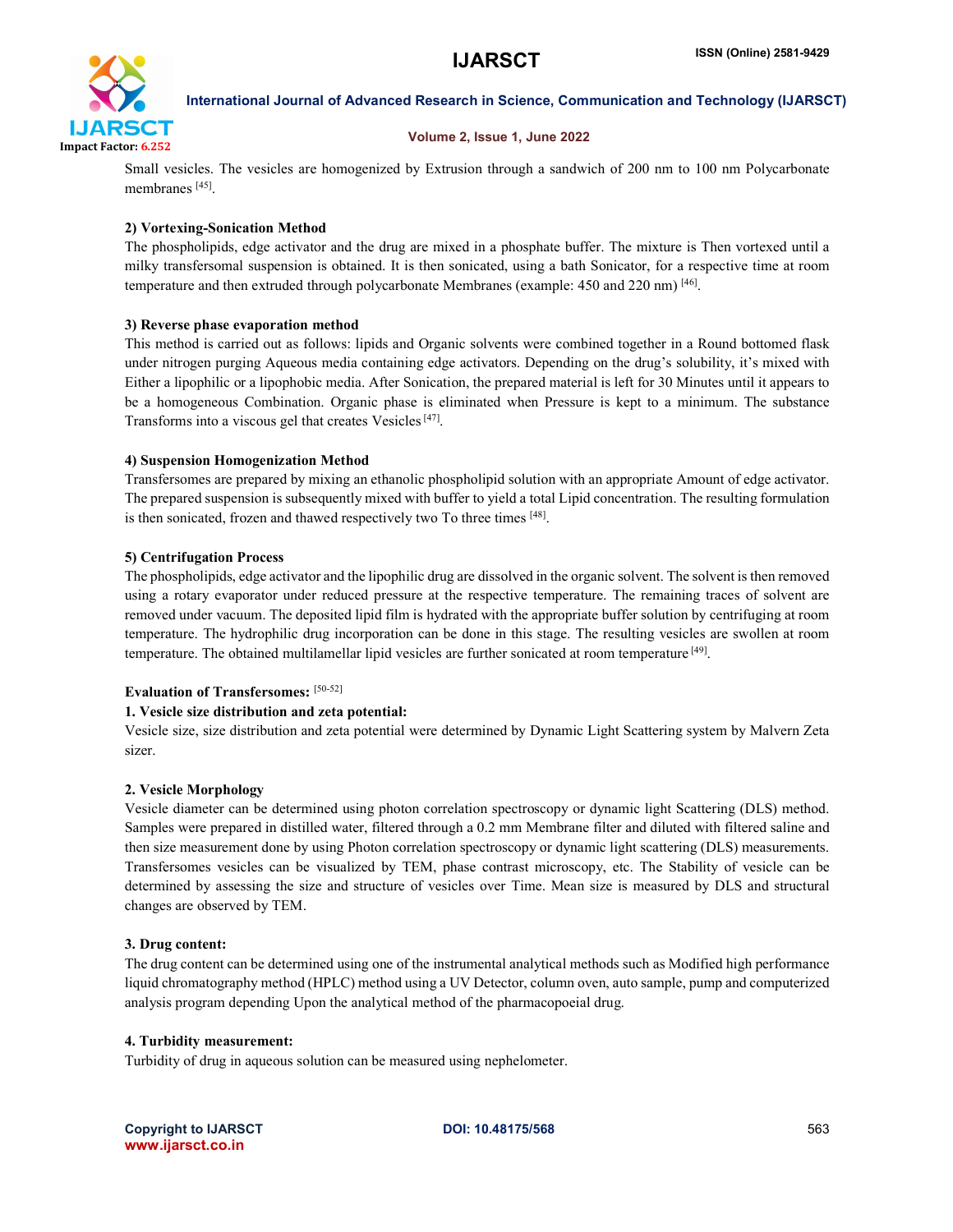

#### Volume 2, Issue 1, June 2022

### 5. Surface charge and charge density:

Surface Charge and charge density of transfersomes can be determined using zeta sizer.

### 6. Penetration ability

Penetration ability of Transfersomes can be evaluated using Fluorescence microscopy.

#### 7. Confocal scanning laser microscopy study:

Light microscopy and electron Microscopy both face problem of fixation.

### Applications of Transfersomes as the Transdermal Delivery System:

Over the past decades, the applications of the transfersomes in the field of transdermal drug Administration have been extensively studied. Some of these applications are described in the Section below.

### 1. Delivery of Antioxidants:

In 2017, Avadhani et al. developed nanotransfersomes containing epigallocatechin-3-gallate (EGCG) and hyaluronic acid by using a modified thin-film hydration method followed by the High-pressure homogenization technique in order to enhance their efficacies as UV radiation protectors, Antioxidants and antiaging substances [100]. In 2019, Wu et al. prepared transfersomes combined With resveratrol using the high-pressure homogenization technique. It was found that the obtained Transfersomes could improve the stability, bioavailability, solubility and safety of resveratrol [53].

### 2. Delivery of Anticancer Drugs:

A research conducted by Jiang et al. in 2018 was associated with the topical chemotherapy of Melanoma by transfersomeembedded oligopeptide hydrogels containing paclitaxel prepared by the Thin-film dispersion method. Transfersomes composed of phosphatidylcholine, tween80 and sodium Deoxycholate were shown to effectively penetrate into tumor tissues<sup>[54]</sup>.

#### 3. Delivery of Corticosteroids:

The biological activity and characteristics of halogenated corticosteroid triamcinolone-acetonide-loaded transfersomes prepared by the conventional thin-film hydration technique were studied by Cevc and Blume in 2003 and 2004. The results showed that transfersomes had increased the biological potency and prolonged effect, as well as the reduced therapeutic dosage [55].

#### 4. Delivery of Anti-Inflammatory Drugs:

Diclofenac sodium, celecoxib, mefenamic acid and curcumin-loaded transfersomes were developed and studied for the purpose of topical administration by several research groups. Research findings suggested that transferomes could improve the stability and efficacy of the anti-inflammatory drugs [56].

#### 5. Delivery of NSAIDs:

The typical problems Associated with NSAIDs like GI irritation can be Overcome by transdermal delivery using trans-Fersomes. Some drugs like diclofenac and Ketoprofen are already studied for their efficacy Using tranfersomes and ketoprofen formulation is Already approved by Swiss regulatory agency [57].

# 6. Delivery of Herbal Drugs:

Transfersomes of Capsaicin have been prepared by Xiao-Ying et al.Showing improved absorption through the topical Route when compared to pure capsaicin due to the Property of transfersome to supply nutrients locally By penetrating through the stratum corneum due to The presence of the surface-active agent in their Formulation [58].

7. Delivery of Anti-Inflammatory: Diclofenac sodium, celecoxib, mefenamic acid and curcumin-loaded transfersomes were developed And studied for the purpose of topical administration by several research groups. [59]

Copyright to IJARSCT **DOI: 10.48175/568** 564 www.ijarsct.co.in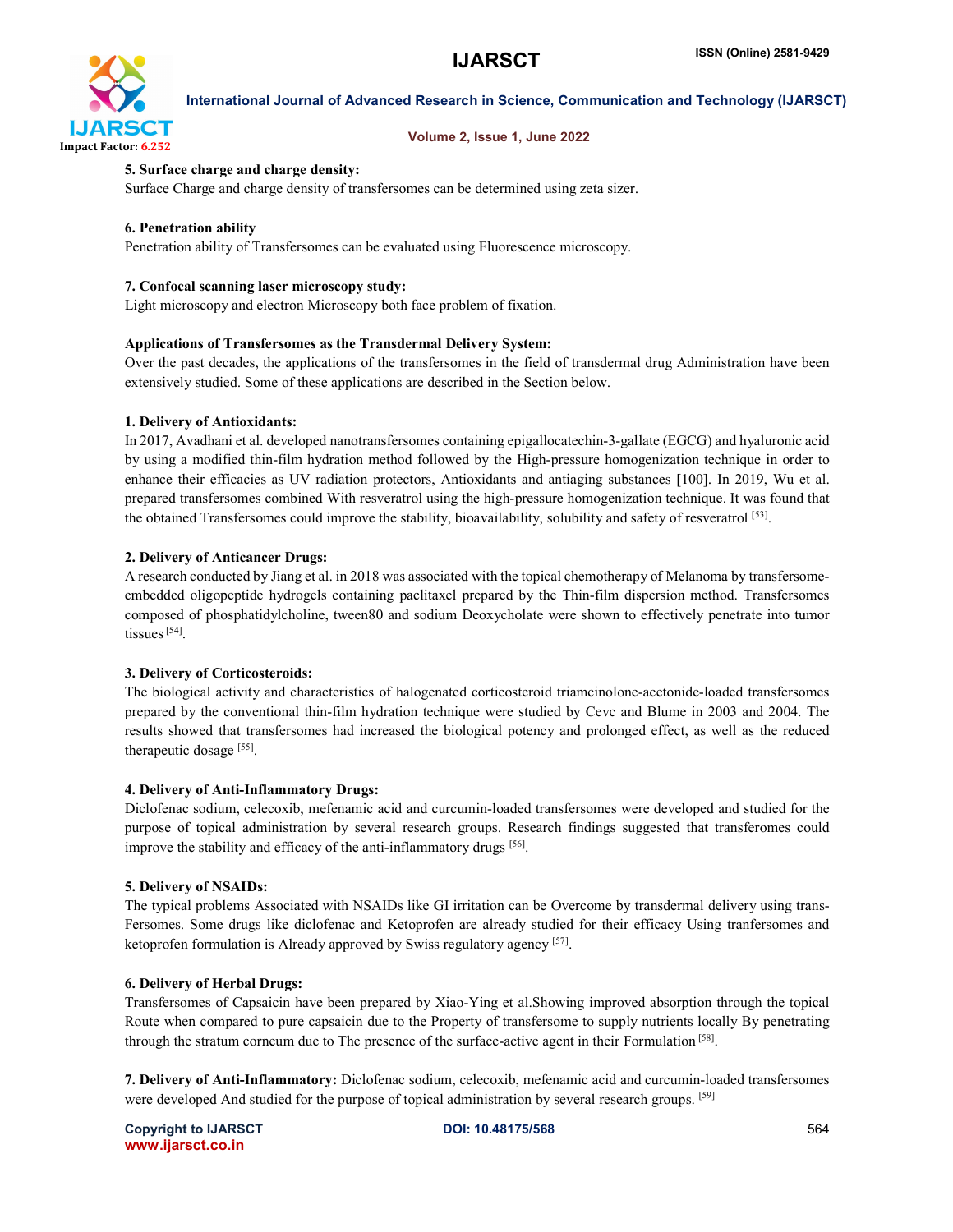

#### Volume 2, Issue 1, June 2022

| Table 2. Examples of applications of transfersomes as a transdermal delivery system. |  |  |
|--------------------------------------------------------------------------------------|--|--|
|                                                                                      |  |  |

| No.            | Drug                                                                            | <b>Methods of Preparation and Formulation Details</b>                                                                                                                                                                                                                                     | Inference                                                                                                                                          |
|----------------|---------------------------------------------------------------------------------|-------------------------------------------------------------------------------------------------------------------------------------------------------------------------------------------------------------------------------------------------------------------------------------------|----------------------------------------------------------------------------------------------------------------------------------------------------|
| 1.             | Insulin                                                                         | Thin-film hydration technique (10 Pa), ethanolic SPC,<br>SC (8.7 wt % SPC, 1.3 wt % SC, 8.5 vol % ethanol),<br>triethanolamine-HCl buffer (pH 6.5) Subjected to<br>intermediate-pressure homogenization or<br>ultrasonication                                                             | Therapeutically significant hypoglycemia<br>was induced in both mice and humans,<br>with a good efficacy. as well as<br>reproducibility            |
| $\overline{2}$ | <b>Resveratrol</b>                                                              | High-pressure homogenization technique (5 cycles,<br>1500 bar), PC, TW20, Plantacare <sup>®</sup> 1200 UP, TW80                                                                                                                                                                           | Antioxidant activity was not affected by<br>coating, improved instability,<br>bioavailability, solubility and safety                               |
| 3.             | Epigallocatechin-3-gallate<br>(EGCG) and hyaluronic<br>acid                     | Modified thin-film hydration method followed by<br>high-pressure homogenization technique,<br>chloroform:methanol (4:1 v/v), SPC, SC, hydration by<br>PBS (pH 6.8); after removing the film, the mixture was<br>passed through a high-pressure homogenizer<br>(1000-1200 bars, 10 cycles) | Promising free radical-scavenging effect<br>with considerably high skin permeation<br>and deposition of EGCG                                       |
| 4.             | Triamcinolone-acetonide                                                         | Thin-film hydration technique (10 Pa; 12 h),<br>methanol/chloroform (1:1 v/v), SPC as an ethanolic<br>solution (1:1 w/v), TW80 (9:11 w/w) relative to SPC,<br>buffer ( $pH = 6.5$ ), homogenized by sonication                                                                            | Prolonged anti-inflammatory activity and<br>10-fold dose reduction to achieve the<br>therapeutic level compared to the<br>conventional formulation |
| 5.             | Corticosteroids<br>Glucocortico steroids<br>Hydrocortisone and<br>dexamethasone | Conventional film method (10 Pa, 12 h),<br>methanol/chloroform $(1:1 \, v/v)$ , SPC, TW20 $(1:1 \, \text{molar})$<br>ratio relatively to SPC), buffer ( $pH = 6.5$ ),<br>homogenized by gentle sonication                                                                                 | Improved biological potency, prolonged<br>effect and reduced therapeutic dosage                                                                    |

#### III. CONCLUSION

Transfersomes are ultra-deformable carriers that facilitate the delivery of a diverse array of drug Molecules across the skin barrier with superior efficacy compared to the conventional vesicular systems. When tested in artificial systems. Transfersomes can pass through even tiny pores (100 mm) nearly as efficiently as water, which is 1500 times smaller. Drug laden transfersomes can carry unprecedented amount of drug per unit time across the skin (up to 100mg cm2h-1).Transdermal drug delivery system is frequently used due to its several advantages over other Routes drug delivery but the penetration of drug via the stratum corneum is a rate limiting Step, its major limitations like, it cannot be able to transport the larger size molecule. That is Why vesicular system like Transfersomes are developed to overcome these limitations.

#### **REFERENCES**

- [1]. Chaurasiya, P.; Ganju, E.; Upmanyu, N.; Ray, S.K.; Jain, P. Transfersomes: A novel technique for transdermal drug delivery. J. Drug Deliv. Ther. 2019, 9, 279–285.
- [2]. Modi, C.; Bharadia, P. Transfersomes: New dominants for transdermal drug delivery. Am. J. PharmTech. Res.2012, 2, 71–91.
- [3]. Jain, A.K.; Kumar, F. Transfersomes: Ultradeformable vesicles for transdermal drug delivery. Asian J. Biomater. Res. 2017, 3, 1–13.
- [4]. Elsayed, M.A.; Abdallah, O.Y.; Naggar, V.F.; Khalafallah, N.M. Lipid vesicles for skin delivery of drugs: Reviewing three decades of research. Int. J. Pharm. 2007, 332, 1–16.
- [5]. Touitou, E.; Junginger, H.E.; Weiner, N.D.; Nagai, T.; Mezei, M. Liposomes as carriers for topical and transdermal delivery. J. Pharm. Sci. 1994, 83, 1189–1203.
- [6]. Yadav, D.; Sandeep, K.; Pandey, D.; Dutta, R.K. Liposomes for drug delivery. J. Biotechnol. Biomater. 2017,7, 1–8.
- [7]. Cevc, G. Transfersomes, liposomes and other lipid suspensions on the skin: Permeation enhancement, vesicle penetration, and transdermal drug delivery. Crit. Rev. Ther. Drug Carr. Syst. 1996, 13, 257–388.
- [8]. Rajan, R.; Jose, S.; Mukund, V.P.B.; Vasudevan, D.T. Transferosomes—A vesicular transdermal delivery system for enhanced drug permeation. J. Adv. Pharm. Technol. Res. 2011, 2, 138–143.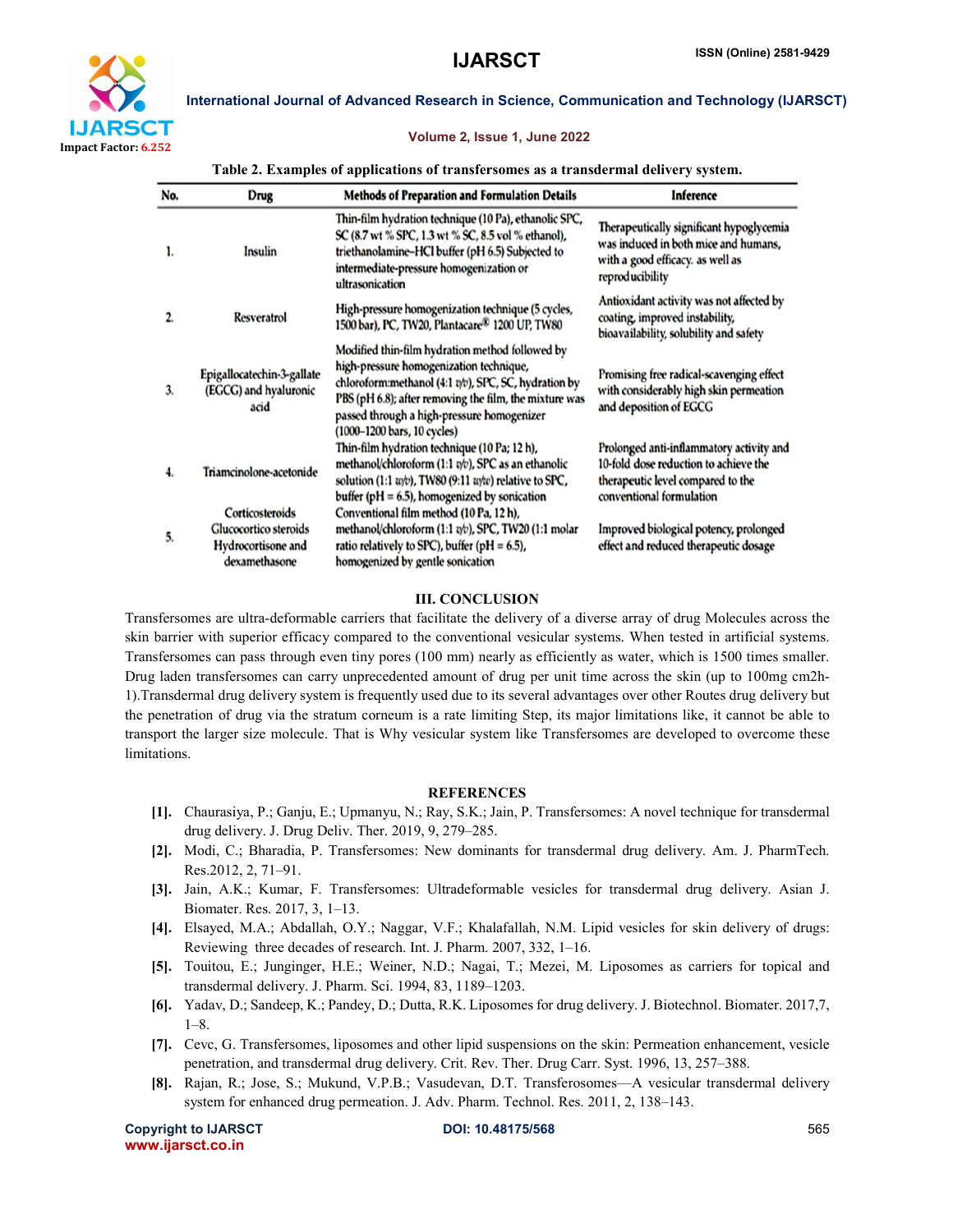

#### Volume 2, Issue 1, June 2022

- [9]. Lymberopoulos, A.; Demopoulou, C.; Kyriazi, M.; Katsarou, M.; Demertzis, N.; Hatziandoniou, S.;Maswadeh, H.; Papaioanou, G.; Demetzos, C.; Maibach, H.; et al. Liposome percutaneous penetration in vivo. Toxicol. Res. Appl. 2017, 1, 1–6.
- [10]. Li, J. Microneedle Patches as Drug and Vaccine Delivery Platform. Curr. Med. Chem. 2017, 24, 2413–2422.
- [11]. Wang, M.; Marepally, S.; Vemula, P.; Xu, C. Inorganic Nanoparticles for Transdermal Drug Delivery and Topical Application. In Nanoscience in Dermatology; Elsevier: Amsterdam, The Netherlands, 2016; pp. 57– 72.
- [12]. Xu, B.; Jiang, G.; Yu, W.; Liu, D.; Zhang, Y.; Zhou, J.; Sun, S.; Liu, Y. H2O2-Responsive mesoporous silica nanoparticles integrated With microneedle patches for the glucose-monitored transdermal delivery of insulin. J. Mater. Chem. B 2017, 5, 8200–8208.
- [13]. Pegoraro, C.; MacNeil, S.; Battaglia, G. Transdermal drug delivery: From micro to nano. Nanoscale 2012, 4, 1881–1894.
- [14]. Fesq, H.; Lehmann, J.; Kontny, A.; Erdmann, I.; Theiling, K.; Rother, M.; Ring, J.; Cevc, G.; Abeck, D. Improved Risk-benefit ratio for topical triamcinolone acetonide in Transfersome in comparison with equipotent cream and ointment: A randomized controlled trial. Brit. J. Dermatol. 2003, 149, 611–619.
- [15]. Cevc, G. Transfersomes: Innovative transdermal drug carriers. In Modified-Release Drug Delivery Technology, 1<sup>st</sup> ed.; Rathbone, M.J., Hadgraft, J., Roberts, M.S., Eds.; Marcel Dekker, Inc.: New York, NY, USA, 2002; Volume 126, pp. 533–546. ISBN 0-8247-0869-5.
- [16]. Rai, S.; Pandey, V.; Rai, G. Transfersomes as versatile and flexible nano-vesicular carriers in skin cancer therapy: The state of the art. Nano Rev. Exp. 2017, 8, 1325708.
- [17]. Fernández-García R, Lalatsa A, Statts L, Bolás-Fernández F, Ballesteros MP, Serrano DR. Transferosomes as Nanocarriers for drugs across the skin: Quality by design from lab to industrial Scale. Int J Pharm. 2020;573:118817
- [18]. Walve, J.R.; Bakliwal, S.R.; Rane, B.R.; Pawar, S.P. Transfersomes: A surrogated carrier for transdermal drug delivery system. Int. J. Appl. Biol. Pharm. Technol. 2011, 2, 204–213.
- [19]. Sivannarayana, P.; Rani, A.P.; Saikishore, V.; VenuBabu, C.; SriRekha, V. Transfersomes: Ultra deformable vesicular carrier systems in transdermal drug delivery system. Res. J. Pharm. Dos. Forms Technol. 2012, 4,243– 255.
- [20]. Sachan, R.; Parashar, T.; Soniya, S.V.; Singh, G.; Tyagi, S.; Patel, C.; Gupta, A. Drug carrier transfersomes:A novel tool for transdermal drug delivery system. Int. J. Res. Dev. Pharm. Life Sci. 2013, 2, 309–316.
- [21]. Li, J.; Wang, X.; Zhang, T.; Wang, C.; Huang, Z.; Luo, X.; Deng, Y. A review on phospholipids and their main Applications in drug delivery systems. Asian J. Pharm. Sci. 2015, 10, 81–98.
- [22]. Bhasin, B.; Londhe, V.Y. An overview of transfersomal drug delivery. Int. J. Pharm. Sci. Res. 2018, 9,2175– 2184.
- [23]. Lei, W.; Yu, C.; Lin, H.; Zhou, X. Development of tacrolimus-loaded transfersomes for deeper skin penetration Enhancement and therapeutic effect improvement in vivo. Asian J. Pharm. Sci. 2013, 8, 336–345.
- [24]. Pandey, A. Role of surfactants as penetration enhancer in transdermal drug delivery system. J. Mol. Pharm.Org. Process. Res. 2014, 2, 1–10.
- [25]. Duangjit, S.; Opanasopit, P.; Rojanarata, T.; Ngawhirunpat, T. Characterization and in vitro skin permeation Of meloxicam-loaded Liposomes versus Transfersomes. J. Drug Deliv. 2010, 2011, 1–9.
- [26]. Aggarwal, N.; Goindi, S. Preparation and evaluation of antifungal efficacy of griseofulvin loaded deformable Membrane vesicles in optimized guinea pig model of Microsporum canis—Dermatophytosis. Int. J. Pharm.2012, 437, 277–287.
- [27]. Chen, J.; Lu, W.-L.; Gu, W.; Lu, S.-S.; Chen, Z.-P.; Cai, B.-C. Skin permeation behavior of elastic liposomes:Role of formulation ingredients. Expert Opin. Drug Deliv. 2013, 10, 845–856.
- [28]. Dhopavkar S, Kadu P. Transfersomes-a Boon for transdermal delivery. Indo American Journal Of Pharmaceutical Sciences. 2017;4(9):2908-19.
- [29]. Moawad, F.A.; Ali, A.A.; Salem, H.F. Nanotransfersomes-loaded thermosensitive in situ gel as a rectal Delivery system of tizanidine HCl: Preparation, in vitro and in vivo performance. Drug Deliv. 2017, 24, 252–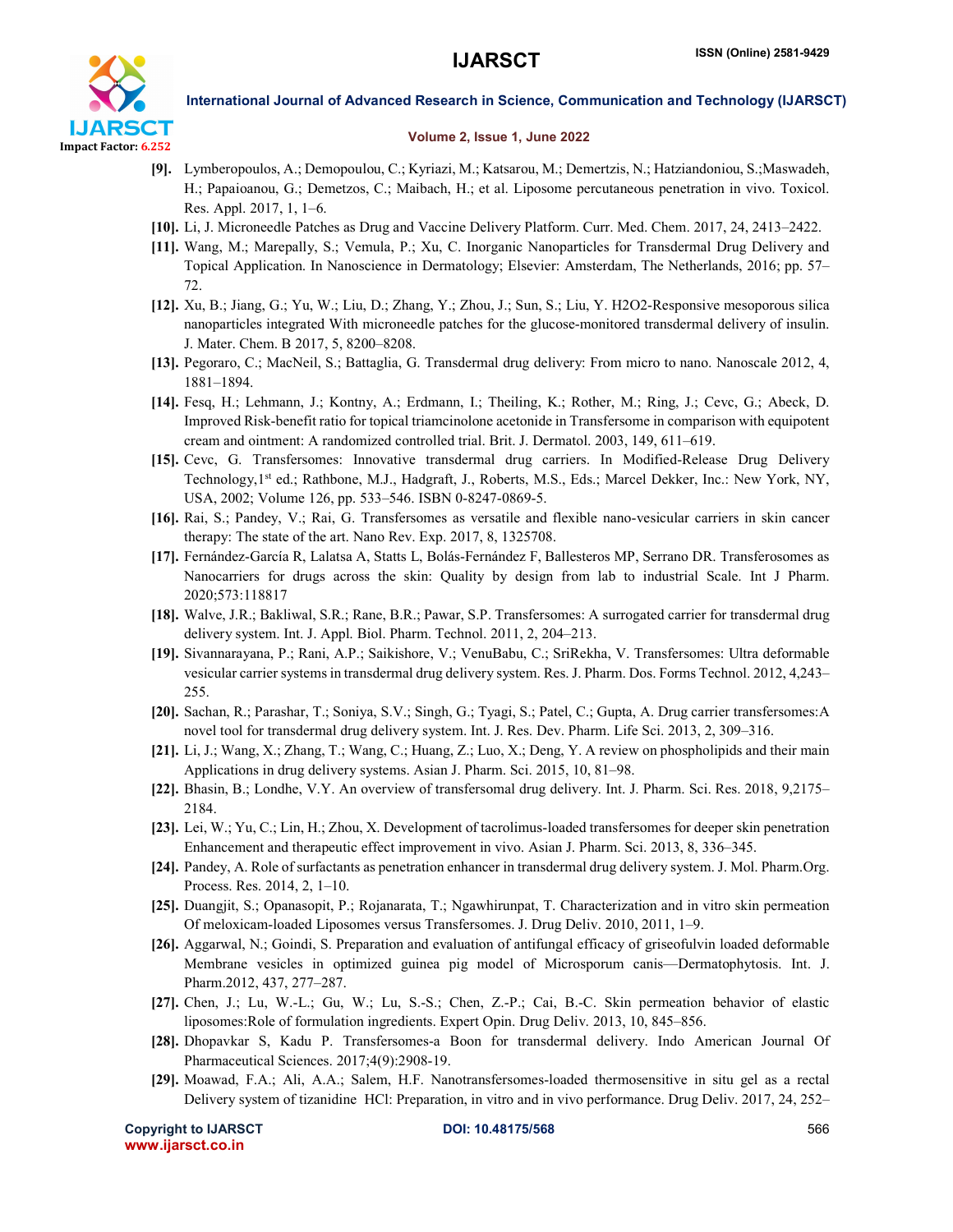

#### Volume 2, Issue 1, June 2022

260.

- [30]. Bnyan, R.; Khan, I.; Ehtezazi, T.; Saleem, I.; Gordon, S.; Neill, F.O.; Roberts, M. Surfactant effects on lipidbased Vesicles properties. J. Pharm. Sci. 2018, 107, 1237–1246.
- [31]. Suresh. D. Kumavat\*. Transfersomes: A Promising Approach for Transdermal Drug Delivery System. Asian journal of Pharmaceutical sciences and research 2013;3.
- [32]. Van Hoogevest, P.; Wendel, A. The use of natural and synthetic phospholipids as pharmaceutical excipients. Eur. J. Lipid Sci. Technol. 2014, 116, 1088–1107.
- [33]. Mathur, M. Approaches for improving the pharmacological and pharmacokinetics properties of herbal drugs.Int. Res. J. Pharm. Appl. Sci. 2013, 3, 40–50.
- [34]. Cevc, G. Transdermal drug delivery of insulin with ultradeformable carriers. Clin. Pharmacokinet. 2003, 42,461–474.
- [35]. Jadupati, M.; Kumar, N.A. Transferosome: An opportunistic carrier for transdermal drug delivery system.Int. Res. J. Pharm. 2012, 3, 35–38.
- [36]. Cevc, G.; Blume, G.; Schätzlein, A.; Gebauer, D.; Paul, A. The skin: A pathway for systemic treatment with Patches and lipid-based agent carriers. Adv. Drug Deliv. Rev. 1996, 18, 349–378.
- [37]. Mandal, U.K.; Mahmood, S.; Taher, M. Experimental design and optimization of raloxifene hydrochloride Loaded nanotransfersomes for transdermal application. Int. J. Nanomed. 2014, 9, 4331–4346.
- [38]. Cevc, G.; Schatzlein, A.G.; Richardsen, H. Ultradeformable lipid vesicles can penetrate the skin and other Semi-permeable barriers unfragmented. Evidence from double label CLSM experiments and direct size Measurements. Biochim. Et Biophys. Acta (BBA)-Biomembr. 2002, 1564, 21–30.
- [39]. Chauhan, P.; Tyagi, B.K. Herbal novel drug delivery systems and transfersomes. J. Drug Deliv. Ther. 2018, 8,162–168.
- [40]. Kumar, G.P.; Rajeshwarrao, P. Nonionic surfactant vesicular systems for effective drug delivery—An overview.Acta Pharm. Sin. B 2011, 1, 208–219.
- [41]. Cipolla, D.; Wu, H.; Gonda, I.; Eastman, S.; Redelmeier, T.; Chan, H.-K. Modifying the release properties of liposomes toward personalized medicine. J. Pharm. Sci. 2014, 103, 1851–1862.
- [42]. Dudhipala, N.; Mohammed, R.P.; Youssef, A.A.A.; Banala, N. Effect of lipid and edge activator concentration on development of Aceclofenac loaded transfersomes gel for transdermal application: In vitro and ex vivo skin permeation. Drug Dev. Ind. Pharm. 2020, 46, 1–28.
- [43]. Iskandarsyah; Rahmi, A.D.; Pangesti, D.M. Comparison of the characteristics of transfersomes and Protransfersomes containing azelaic acid. J. Young-Pharm. 2018, 10, S11–S15.
- [44]. Kotla, N.G.; Chandrasekar, B.; Rooney, P.; Sivaraman, G.; Larrañaga, A.; Krishna, K.V.; Pandit, A.; Rochev, Y. Biomimetic lipid-based nanosystems for enhanced dermal delivery of drugs and bioactive Agents. ACS Biomater. Sci. Eng. 2017, 3, 1262–1272.
- [45]. Shakthi Apsara ThejaniOpatha, VarinTitapiwatanakun and RomchatChutoprapat \*. Transfersomes: A Promising Nanoencapsulation Technique for Transdermal Drug Delivery.
- [46]. El Zaafarany, G.M.; Awad, G.A.S.; Holayel, S.M.; Mortada, N. Role of edge activators and surface charge In developing ultradeformable vesicles with enhanced skin delivery. Int. J. Pharm. 2010, 397, 164–172.
- [47]. Malakar J, Sen SO, Nayak AK, Sen KK. Formulation, optimization and evaluation of Transferosomal gel for transdermal insulin Delivery. Saudi Pharm J. 2012;20:355–63.
- [48]. Ghai, I.; Chaudhary, H.; Ghai, S.; Kohli, K.; Kr, V. A review of transdermal drug delivery using nano-vesicular Carriers: Transfersomes. Recent Pat. Nanomed. 2012, 2, 164–171.
- [49]. Chaurasiya P., Ganju E., Upmanyu N., Ray S.K., Jain P. Transfersomes: A novel technique for transdermal drug delivery. J. Drug Deliv. Ther. 2019;9:279–285. Doi: 10.22270/jddt.v9i1.2198.
- [50]. Celtic Pharma Acquires Stake In Idea AG "21.7% Shareholding Purchased in Europe"s Leading targeted therapeutics Company IDEA prepares to Expand its late stage Clinical Development programmes," Hamiltion, Bermuda And Munich, Germany: September 28,2005.
- [51]. Qvist M.H. Hoeck U. kreilgaard B. Madsen F. Hovgaard L. Froljaer S. Application of Confocal scan- ning microscopy in Characertisation of chemical enhancers in Drug in adhesive transdermal patches. AAPS Pharm